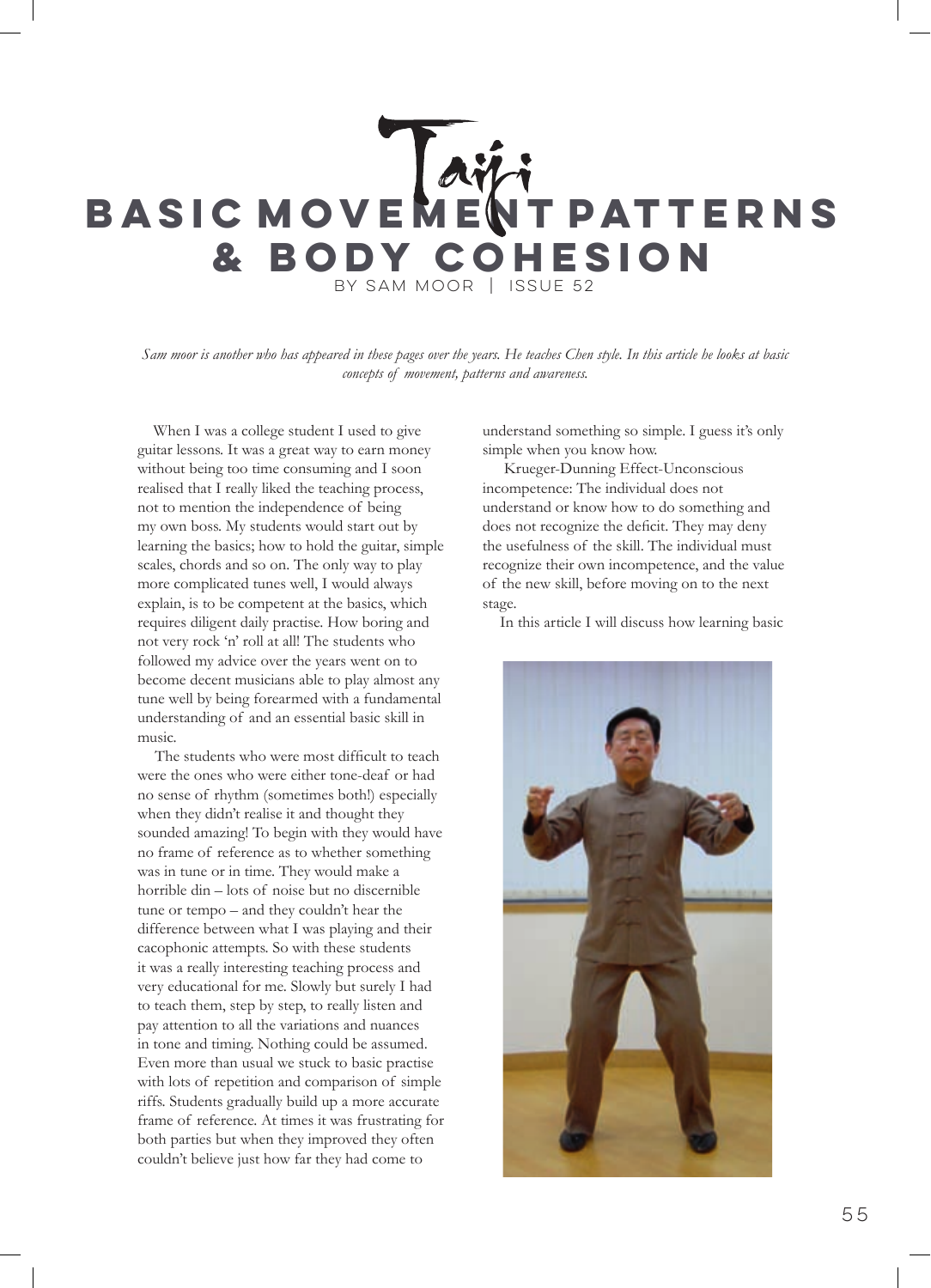movement patterns, and building body awareness, like learning the basics of playing guitar, should be the first port of call in Taiji classes. Otherwise it is like trying to teach Mozart to someone who is tone deaf.

 During my two decades of teaching and training Taiji the most common problem I have encountered is that people spend a lot of time trying to learn the choreography of forms but do not actually learn how to move well, often lacking the most basic level of body cohesion after years of practise.

The big difference between music and Taiji is that while most people have some basic sense of music, many people are completely lacking in body awareness and have poor habitual movement patterns without even realising or conceding that such attributes have much value.

Basic movement ability and awareness are two of the most essential life skills – without them we are seriously compromised as individuals.

Taiji is often associated with oriental mystery and assumed to be an art of confusing subtle energies and spiritual ideals barely comprising a physical activity at all. My experience is that Taiji training principles are based on a long history of optimal body/mind training gained through highly perceptive heuristic movement, astute observation of natural phenomena at both micro and macro levels and rigorous testing through application (fighting/self-defense/life). Over a long period of time this experience culminated in a most natural and optimal way to train the human body and mind for health, movement and martial arts that we know as Taiji.

More often than not people immediately get bogged down with trying to learn and remember forms and as a consequence almost completely forgo the forging of basic body cohesion. Furthermore, by trying to remember choreographed movements rather than improving the basic nuts and bolts of human bodymechanics, people can compound the problems that they may have in the first place.

 'The more details you give people, the more they ask for details' Nassim Taleb, Antifragile

Body cohesion is the essential fusion of balanced, connected, relaxed, 3-dimensional whole-body movement, strength and awareness that underpins all good movement and is especially emphasised in Taiji and other internal martial arts as a key-stone principle. The increasing popularity of intelligent movement training as opposed to superficial 'exercise' (check out Ido Portal and Conor McGregor for example) means that Taiji teachers really need to step up

what they are doing otherwise we will all be perpetually condemned to that abysmal umbrella understanding of Taiji as a pseudo-spiritual, faux exercise for the infirm.

Body cohesion is the heart of Taiji training and more than anything else building this wholebody connection will benefit the vast majority of people in terms of their physical and mental health and overall ability to move and function well.

As a teacher, I want my students to experience significant change in the way their bodies operate and not spend years worrying about remembering sequences of movements or theory. Ultimately I want to teach a person to improve the way they move, the way they use their body and the way they use their mind. As the vast majority of people are not used to learning movement or indeed moving much at all, the most significant benefit is gained from establishing the basic exercises (Jibengong). In most of my classes we spend at least 50% of the time training basics.

For people taking their first steps into Taiji training the last thing they need to do is to learn a form. Learning a Taiji form offers very little benefit if instead of learning how to move well people simply retain their old, habitual way of moving. This is especially true if their bodies are in poor condition and since many people come to Taiji because they think they are too damaged to do anything else this a particularly salient point.

Countless hours spent trying to remember sequences of movements and puzzling over which body part goes where, when and why is almost a complete waste of time, although perhaps intellectually satisfying in a superficial sense. Instead the initial and ongoing aim should be that students look to the body and mind and build; build their awareness, build their body and ultimately build their body/mind connection. For all the major health, movement and functional (martial or otherwise) benefits our art has to offer this is the absolute foundation and without it the majority of training is a false economy.

Taiji is a martial art with a difference. Instead of learning fighting techniques the first port of call should be simply learning how to develop body cohesion. Moving well, being at ease with one's physical existence, being immersed in down to earth sensory experience and possessing freedom of movement are vital attributes for life and are the basic skills we seek to develop in Taiji.

Ultimately this means that our training is much more physically and mentally rigorous than most people might expect. Creating a relaxed, stable, balanced and connected body requires a lot of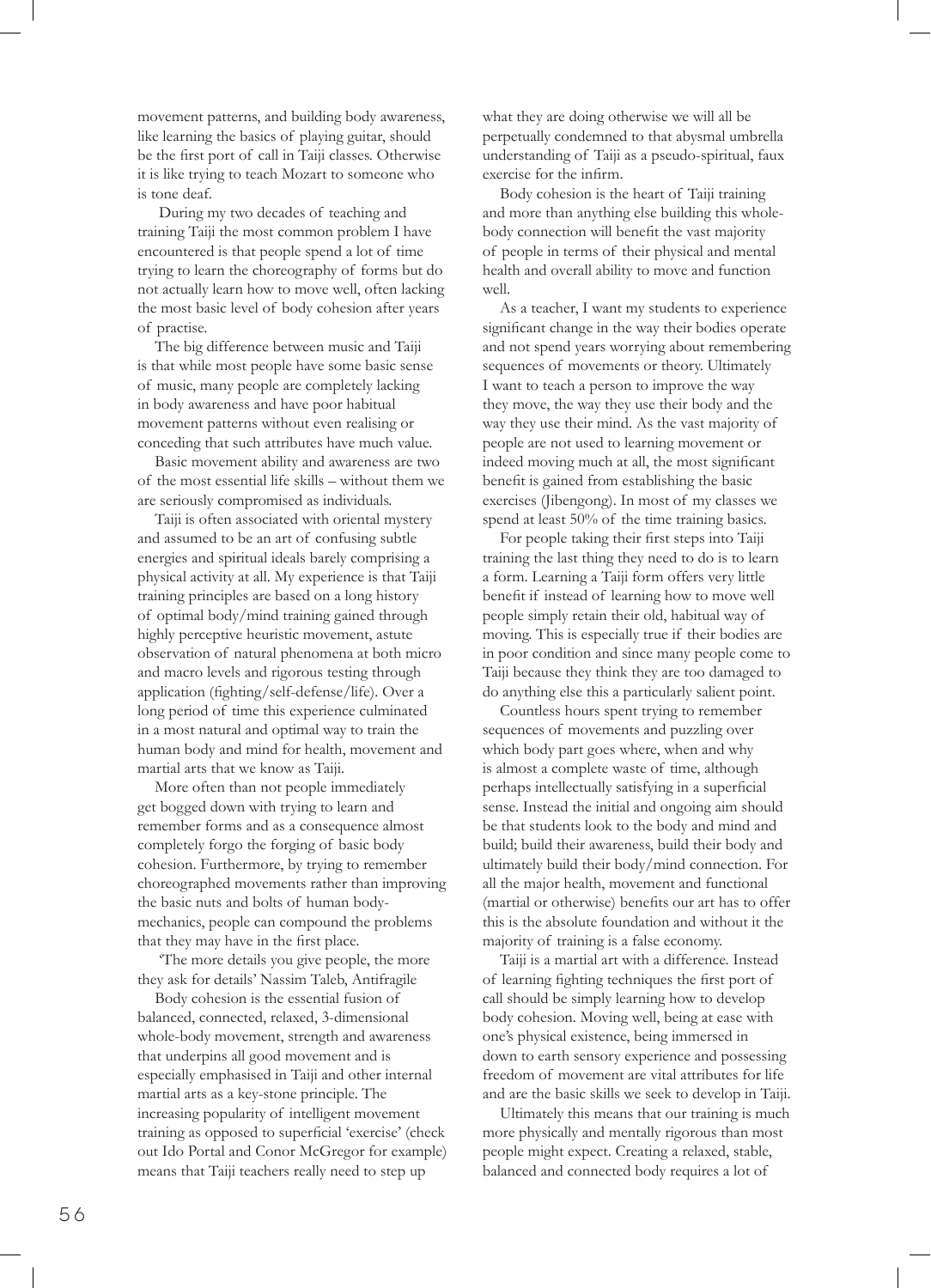physical work; and you have to learn to calm and focus your mind, to pay attention completely, in order to succeed.

So having said that, here's a rundown of essentials we train in my classes and what I focus on in my own training:

# **Find your Body Fansong Gong**

All of my classes begin with Fansong Gong, Chen Bing's unique loosening/conditioning method. Consisting of a wide range of simple though not particularly easy exercises, Fansong Gong follows a general theme of opening the soft tissues of the body along the main fascial lines. Not only does this build a body that is loose, elastic, resilient and connected but also teaches you how to feel the main kinetic chains within the body and how they are woven together to form the three dimensional body structure in a simple and tangible way. Fansong Gong also incorporates lots of variations of balancing on one leg. Some of the exercises are strenuous for not only do they create a strong stretch but also continuously emphasise developing a base that is sufficiently stable to facilitate balanced movement from the legs and centre that emanates through the whole body. Fansong Gong thus emphasises a number of key elements that people greatly benefit from in developing body cohesion:

- Basic movement of the hips and spine. Flexion, extension, lateral motion (sidebending) and rotation are explored throughout Fansong and seeing that these are areas which are restricted in most people, and of course vital for all movement and for developing ones Taiji, it generates delightful results.
- Balance and leg strength. Squatting motions and balancing on one leg help to build the body from the ground up whilst facilitating functional hip mobility. As unstable bi-peds, being able to balance well and having a stable base is one the most important skills we can develop.
- Connecting the arms to the back and freeing the shoulders. Our arms are not independent levers that are separate from the body, their strength and dexterity depends on how well they are connected to and stabilised by the back so that movement and power generated by the legs and body can flow through them
- Connection. Developing a clear felt sense of how all body parts are woven together, from the toes to the fingertips, through the elastic facial web.

## **Zhanzhuang Standing Meditation**

Learning how to stand up is the next step after the elasticising endeavours of Fansong Gong. Zhanzhuang is simple and superb: it stabilises the body, stabilises the mind and develops a clear sense of the tensegrity of the human body structure. Tensegrity structures, such as the human body, distribute forces and movement throughout the entire system via the spring-like and elastic fascial web rather than being dealt with locally as they are in lever systems. A body that exhibits tensegrity in an optimal way is tensionally balanced in all directions under the reliable and constant pressure of gravity:

"Tensegrity describes a structural-relationship principle in which structural shape is guaranteed by the finitely closed, comprehensively continuous, tensional behaviours of the system and not by the discontinuous and exclusively local compressional member behaviours. Tensegrity provides the ability to yield increasingly without ultimately breaking or coming asunder" R. Buckminster Fuller

Tensegrity reverses the centuries-old concept that the skeleton is a frame upon which softtissue is draped and replaces it with an integrated fascial fabric with floating compression elements enmeshed within the interstices of tensional elements.

'Being natural is the first and foremost principle in Taiji' Chen Bing

Zhanzhuang is the epitome of reorganising the perceived separate parts of the body back into the homogeneous whole of a tensegrity structure. What separates the body is habitual tension and restricted movement underpinned by a lack of awareness in the corresponding parts. Usually we are not aware of the restrictive patterns that have become enmeshed in our structural fabric over the course of our lives. Everybody has them but they are essentially unfelt. Standing then, is to help us feel, locate and relax restrictions in the body structure. It's not that we want to replace one habitual posture for another but instead return to a settled state so that the body becomes less segmented and more integrated; a malleable mass free to be directed by our will. Through gentle and perceptive coaxing of the body we discover how it can support itself effortlessly from the ground upwards utilising the natural power of ground reaction force. The key is to quieten the mind by simply feeling and observing. Curious observation through the lens of stillness allows one to discover the inherent qualities our bodies possess and work with them rather than against them.

It is mainly due to our distinct lack of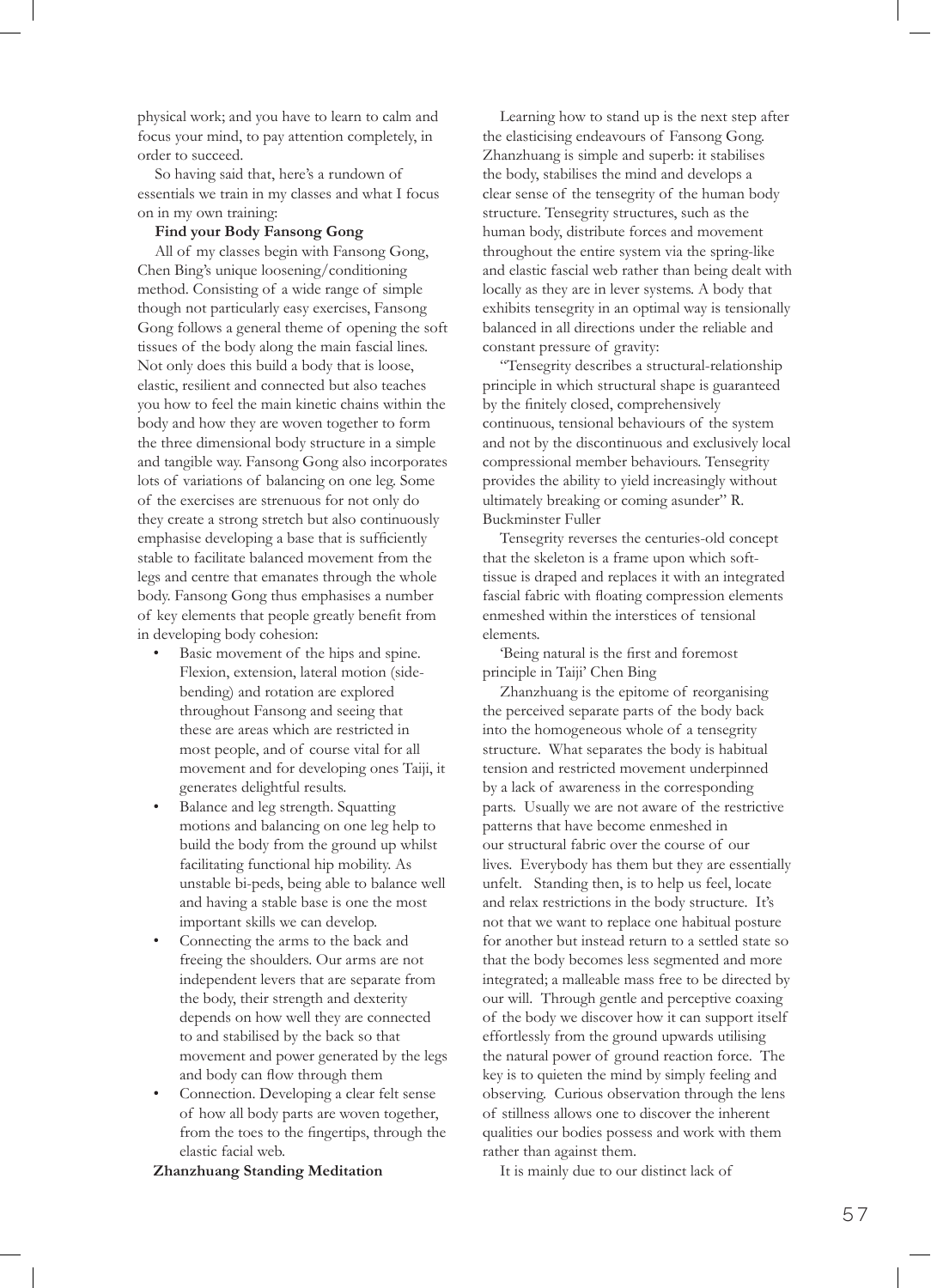body awareness and an incorrect, intellectual understanding of movement that we do not experience the body as a homogeneous whole and thus capitalise on its inherent, natural attributes. For usually when we exercise we immediately try to force the body to change in some superficial way rather than learning how pay attention to what it does naturally without interference, intervention or biased-control. It is the ability to pay attention accurately which allows us to discover the inherent structure of our human form, something that is with us whatever we are doing.

A very important point with Zhanzhuang is that tactile cues and posture corrections are essential for students to learn how to stand. One's habitual posture is usually so engrained that without regular feedback from a teacher's hands-on body adjustments it is very difficult to perceive. If your teacher doesn't give you tactile cues then you should find one that does.

Thus Zhanzhuang training facilitates a number of key developments:

1) More than any other training, Zhanzhuang, due to the absence of deliberate movement, allows one to gradually perceive and use the body as a whole unit, a tensegrity structure.

2) Strengthens and stabilises the body and mind at the most fundamental level.

3) Highlights how busy the mind is and as such provides an opportunity to learn how to focus on direct sensory experience and not thinking.

Learning to practise meditation is probably



one of the most useful skills that anyone can invest their time in. The mind is such a busy little monkey; always trying to pin things down, categorise and judge most inaccurately. It constantly craves information and fixed points of reference. Aside from this relentless activity the mind is also capable of quietly observing. Learning how to strengthen this observational aspect of the mind comes from deliberately paying attention and forms the most basic and most useful aspect of meditation. However, sitting down more is the last thing most people need to be happy and healthy so throw away the meditation cushion and practise Zhanzhuang.

#### **Walking the Walk (Zou Bu)**

After Zhanzhuang the next basic skill I like to work on with students is being able to step well. Taiji walking has many variations but all follow the theme of learning how to maintain structural integrity, balance and connection whilst stepping slowly (to begin with). It is challenging to do well and without the distraction of waving the arms around students can really focus on moving in a balanced way.

# **Chansigong Silk-Reeling Exercises**

"The general consensus has been to think of only one or two muscles participating in any given movement but no matter how common this misconception may be, the reality is that any movement is essentially a whole-body movement. For movement is not simply the mere coordinated bending of separate hinges but instead expansion, repositioning and contraction of the tensegrity of the body as a whole via the fascial web" Steven Levin

Simple Chansigong builds upon all of the preceding basic exercises and offers students the chance to discover how good movement flows smoothly and naturally through the whole body, from the feet to the fingertips, organised by the centre (Dantien). Training simple isolated, wholebody movements gives one a chance to get into the nitty gritty of what one is doing and most importantly how one is doing it. Any Taiji form is basically a collection of chansigong variations but as one goes from one move to the next any mistakes are usually glossed over and forgotten immediately. Practising Chansigong gives you a chance to discover and then iron-out any deviations in one's basic movement patterns using all of the preceding work as a tool for accurate cross referencing.

### **Conclusion**

When people have a good grasp of the basics they become much more physically capable, confident and independent. From here they can